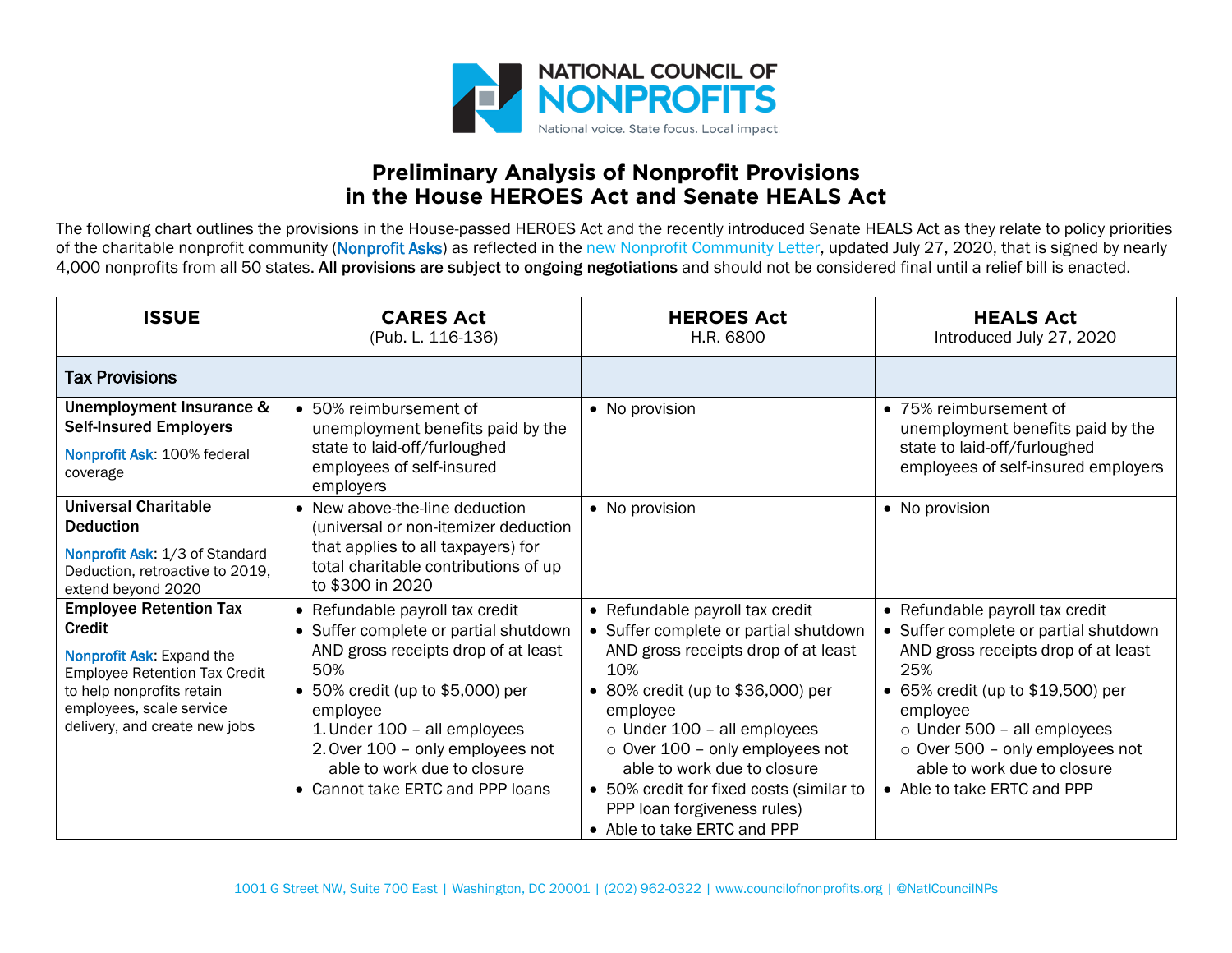| <b>Reopening Tax Credits</b>                                                                                                                                                                           | • No provision                                                                                                                                                                                                                                                     | • No provision                                                                                                                                                                                                                                                                                                                  | • Safe and Healthy Workplace Tax<br>Credit<br>• Refundable payroll tax credit of 50%<br>for costs of personal protective<br>equipment, texting, workspace<br>reconfiguration, and other items<br>• Capped at \$1,000 per employee for<br>smaller employees (< 500 workers)<br>and \$500 per employee for largest<br>employers (> 1,000 workers) |
|--------------------------------------------------------------------------------------------------------------------------------------------------------------------------------------------------------|--------------------------------------------------------------------------------------------------------------------------------------------------------------------------------------------------------------------------------------------------------------------|---------------------------------------------------------------------------------------------------------------------------------------------------------------------------------------------------------------------------------------------------------------------------------------------------------------------------------|-------------------------------------------------------------------------------------------------------------------------------------------------------------------------------------------------------------------------------------------------------------------------------------------------------------------------------------------------|
| <b>Loan Programs</b>                                                                                                                                                                                   |                                                                                                                                                                                                                                                                    |                                                                                                                                                                                                                                                                                                                                 |                                                                                                                                                                                                                                                                                                                                                 |
| <b>PPP Eligibility</b><br>Nonprofit Ask: Extend eligibility<br>of PPP to all sizes of nonprofits<br>and lift the loan cap to<br>appropriately reflect the<br>operational needs of these<br>nonprofits. | • Charitable nonprofits with 500 or<br>fewer employees (counting each<br>individual - full time or part time<br>and not FTEs)<br>• Affiliation rule aggregates workers<br>at separate affiliates of certain<br>nonprofits to count toward the 500-<br>employee cap | • Removes the 500-employee cap;<br>includes all 501(c) orgs.; special<br>restrictions on $501(c)(4)s$<br>• Eliminates SBA affiliation rule for<br>nonprofits<br>• 25% set-aside for nonprofits; half<br>for nonprofits with fewer than 500<br>employees, half for those with more<br>• Extended covered period to<br>12/31/2020 | • Expands to include $501(c)(6)$ orgs.                                                                                                                                                                                                                                                                                                          |
| <b>PPP Loan Amount</b>                                                                                                                                                                                 | • Lesser of \$10 million or 2.5 times<br>the average total monthly payroll                                                                                                                                                                                         |                                                                                                                                                                                                                                                                                                                                 | Maximum Ioan: \$2 million                                                                                                                                                                                                                                                                                                                       |
| <b>PPP Loan Forgiveness</b>                                                                                                                                                                            | • Available if use funds to maintain<br>payroll for 8-week period; SBA<br>imposed 75% payroll rule                                                                                                                                                                 | • Reverses Treasury restrictions on<br>non-payroll expenses, sets 5-year<br>maturity, and mandates deferment<br>of payments for 1 year<br>• Eligible expenses include personal<br>protective equipment                                                                                                                          | • Eligible expenses include personal<br>protective equipment<br>• Most documentation waived for<br>loans under \$150,000<br>• Borrower picks 8-week period for<br>forgiveness                                                                                                                                                                   |
| <b>PPP Second Round</b>                                                                                                                                                                                | • No provision                                                                                                                                                                                                                                                     | • No provision                                                                                                                                                                                                                                                                                                                  | • Available to employers that<br>o Employ 300 or fewer employees &<br>o Experience 50% drop in gross<br>receipts measured same quarter<br>2020 v 2019<br>• Maximum Ioan \$2 million                                                                                                                                                             |